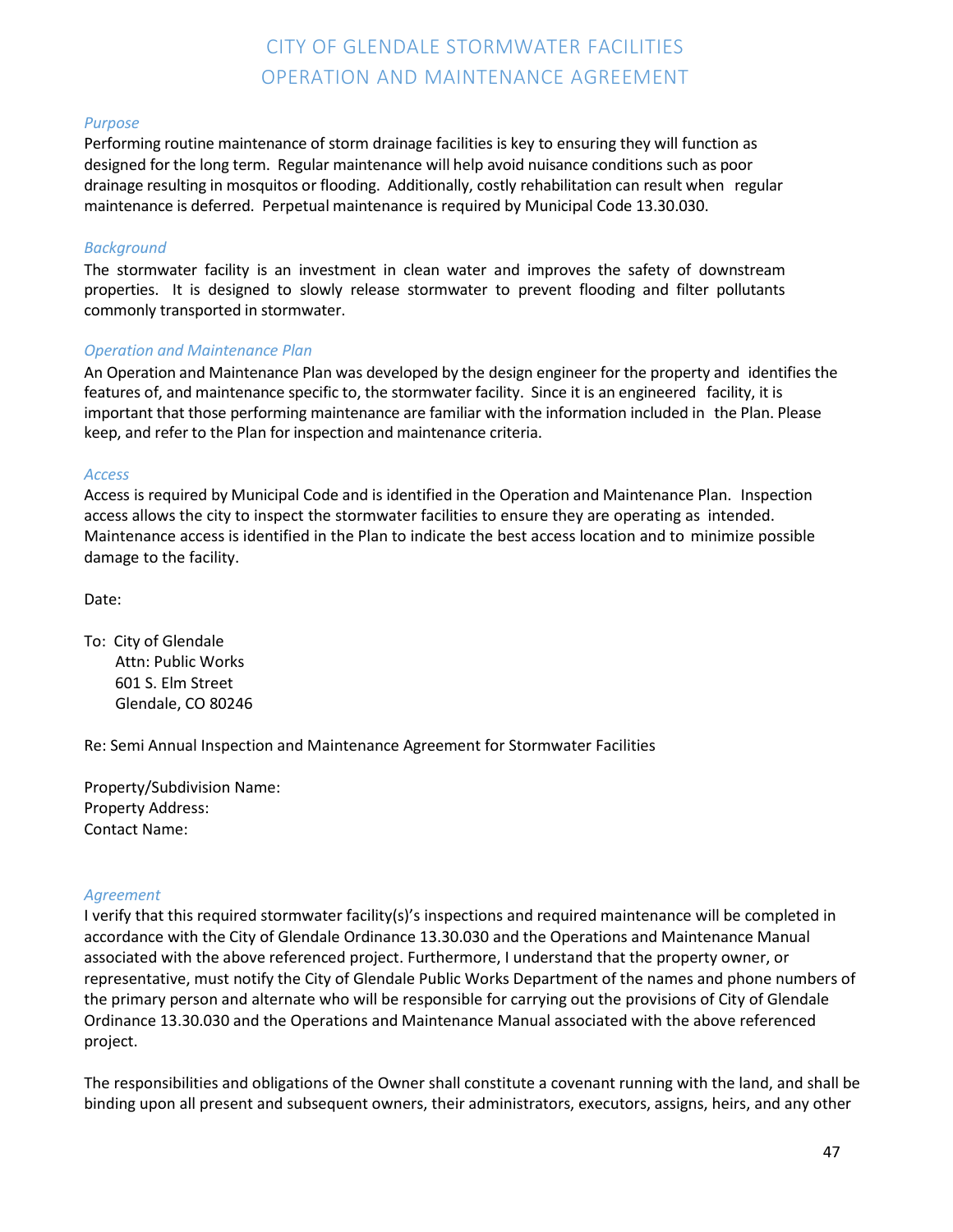### CITY OF GLENDALE STORMWATER FACILITIES OPERATION AND MAINTENANCE AGREEMENT

successors in interest so long as they own an interest in the Property of any portion thereof served by the Facilities.

The required Stormwater Facility Inspection and Maintenance Manual are hereby provided.

Signature (Property Owner):

Name (print):

Date: